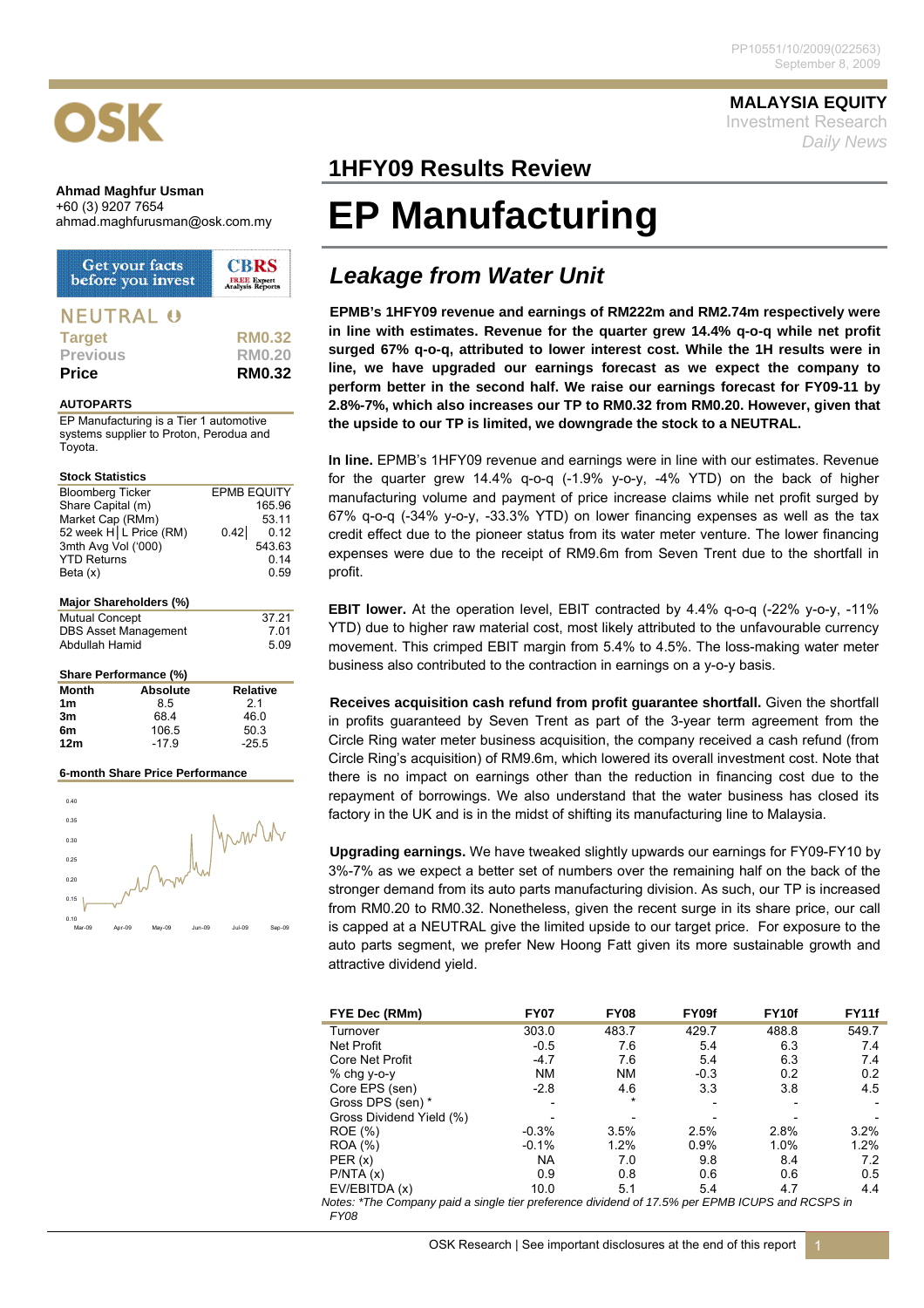| <b>OSK Research</b> |  |
|---------------------|--|
|                     |  |

### **Results Table (RMm)**

| <b>FYE Dec</b><br>(RMm)       | 2Q<br><b>FY09</b> | 1Q<br><b>FY09</b> | $Q$ -o-Q<br>chq | <b>YTD</b><br><b>FY09</b> | <b>YTD</b><br><b>FY08</b> | Y-o-Y<br>chg | <b>Comments</b>                                                                                                                               |
|-------------------------------|-------------------|-------------------|-----------------|---------------------------|---------------------------|--------------|-----------------------------------------------------------------------------------------------------------------------------------------------|
| Revenue                       | 118.4             | 103.5             | 14.4%           | 222.0                     | 231.3                     | $-4.0%$      | Higher manufacturing volume and price increase<br>claims, in line with estimates                                                              |
| <b>EBIT</b>                   | 5.4               | 5.6               | $-4.4%$         | 11.0                      | 12.3                      | $-11.1%$     | Margin weakness due to unfavourable currency<br>movement                                                                                      |
| Net interest<br>expense       | $-3.7$            | $-4.5$            | $-17.9%$        | $-8.2$                    | $-7.8$                    | 4.4%         | Substantial borrowing repayments from the profit<br>quarantee of RM9.625m received from Seven<br>Trent. This reduced overall interest expense |
| Associates                    | 0.0               | 0.0               | <b>NA</b>       | 0.0                       | 0.0                       | <b>NA</b>    |                                                                                                                                               |
| PBT before EI                 | 1.7               | 1.1               | 49.8%           | 2.8                       | 4.5                       | $-37.9%$     | Positive effect due to the substantial reduction in<br>interest expense                                                                       |
| EI                            | 0.0               | 0.0               | <b>NA</b>       | 0.0                       | 0.0                       | <b>NA</b>    | $\overline{a}$                                                                                                                                |
| PBT                           | 1.7               | 1.1               | 49.8%           | 2.8                       | 4.5                       | $-37.9%$     | In line.                                                                                                                                      |
| Tax                           | 0.0               | 0.0               | <b>NA</b>       | 0.0                       | $-0.1$                    | <b>NM</b>    | 0% effective tax rate given its pioneer status from<br>the water metre business as well as the utilisation<br>of tax credit allocated         |
| MI                            | 0.0               | $-0.1$            | <b>NM</b>       | $-0.1$                    | $-0.3$                    | $-83.0%$     |                                                                                                                                               |
| <b>Reported Net</b><br>Profit | 1.7               | 1.0               | 67.0%           | 2.7                       | 4.1                       | $-33.3%$     | In line.                                                                                                                                      |
| Core Net<br>Profit            | 1.7               | 1.0               | 67.0%           | 2.7                       | 4.1                       | $-33.3%$     | In line.                                                                                                                                      |
| Core EPS<br>(sen)             | 10.3              | 6.2               | 67.0%           | 16.5                      | 24.8                      | $-33.3%$     | $\overline{\phantom{a}}$                                                                                                                      |
| <b>Gross DPS</b><br>(sen)     | 0.0               | 0.0               | <b>NA</b>       | 0.0                       | 0.0                       | <b>NA</b>    | $\overline{\phantom{a}}$                                                                                                                      |
| <b>EBIT Margin</b>            | 4.5%              | 5.4%              | $-0.89%$        | 4.9%                      | 5.3%                      | $-0.39%$     | Margin lower due to unfavourable currency<br>movement and higher depreciation & amortisation<br>expense                                       |
| <b>Net Profit</b><br>margin   | 1.4%              | 1.0%              | 0.46%           | 1.2%                      | 1.8%                      | $-0.54%$     | Positive effect due to the substantial reduction in<br>interest expense                                                                       |
| NTA/share<br>(RM)             | 0.52              | 0.43              | 23.4%           | 0.52                      | 0.38                      | 39.3%        |                                                                                                                                               |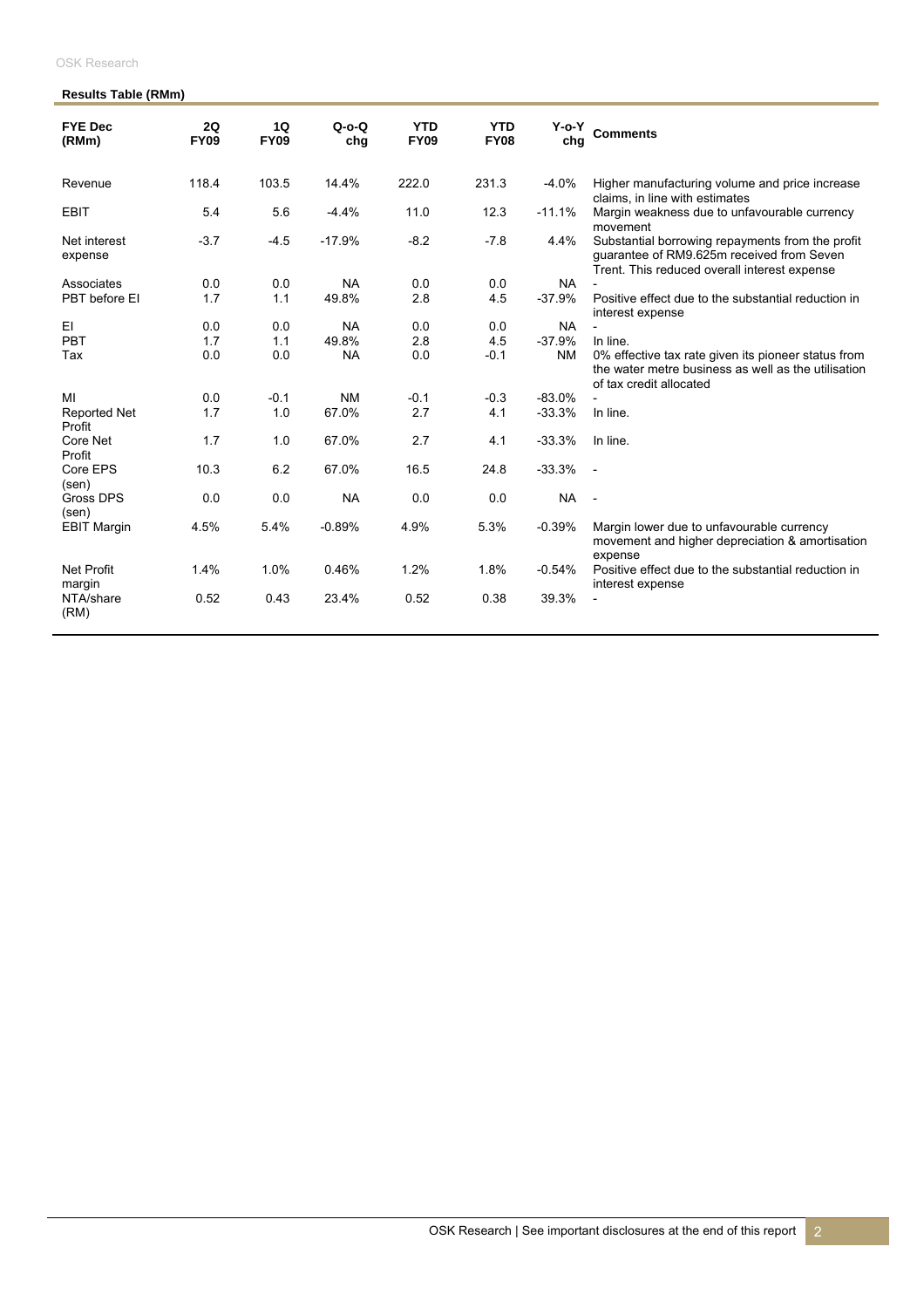| FYE Dec (RMm)               | <b>FY07</b> | <b>FY08</b> | FY09f   | FY <sub>10f</sub> | <b>FY11f</b> |
|-----------------------------|-------------|-------------|---------|-------------------|--------------|
| Turnover                    | 303.0       | 483.7       | 429.7   | 488.8             | 549.7        |
| <b>EBITDA</b>               | 31.4        | 61.7        | 55.6    | 63.2              | 66.5         |
| Depreciation & Amortization | $-22.1$     | $-43.3$     | $-44.4$ | $-45.5$           | $-47.2$      |
| Net Finance Cost            | $-14.7$     | $-14.1$     | $-8.1$  | $-8.1$            | $-8.1$       |
| <b>Exceptional Items</b>    | 4.1         | 0.0         | 0.0     | 0.0               | 0.0          |
| Associates                  | 0.0         | 1.0         | 2.0     | 3.0               | 4.0          |
| <b>PBT</b>                  | $-1.3$      | 4.3         | 3.0     | 9.6               | 11.2         |
| Taxation                    | 2.0         | 4.1         | 3.1     | $-2.5$            | $-3.0$       |
| Minority Interest           | $-1.3$      | $-0.8$      | $-0.7$  | $-0.7$            | $-0.8$       |
| <b>Net Profit</b>           | $-0.5$      | 8.6         | 7.4     | 9.3               | 11.4         |
| Core Net Profit             | $-4.7$      | 8.6         | 7.4     | 9.3               | 11.4         |
| Core EPS (sen)              | $-2.8$      | 5.2         | 4.5     | 5.6               | 6.9          |
| Gross DPS (sen) *           |             | $\star$     |         |                   |              |
| Margin                      |             |             |         |                   |              |
| <b>EBITDA</b>               | 10.4%       | 12.8%       | 12.9%   | 12.9%             | 12.1%        |
| <b>PBT</b>                  | $-0.4%$     | 0.9%        | 0.7%    | 2.0%              | 2.0%         |
| Core Net Profit             | $-1.5%$     | 1.8%        | 1.7%    | 1.9%              | 2.1%         |
| <b>ROE</b>                  | $-2.3%$     | 4.0%        | 3.4%    | 4.1%              | 4.9%         |
| <b>ROA</b>                  | $-0.7%$     | 1.4%        | 1.3%    | 1.5%              | 1.9%         |
| <b>Balance Sheet</b>        |             |             |         |                   |              |
| <b>Fixed Assets</b>         | 467.9       | 483.8       | 450.2   | 457.9             | 454.3        |
| <b>Current Assets</b>       | 157.8       | 150.0       | 139.7   | 150.3             | 160.9        |
| <b>Total Assets</b>         | 625.7       | 633.8       | 589.9   | 608.3             | 615.2        |
| <b>Current Liabilities</b>  | 240.1       | 253.5       | 226.9   | 247.1             | 256.6        |
| <b>Net Current Assets</b>   | $-82.3$     | $-103.5$    | $-87.3$ | $-96.8$           | $-95.7$      |
| <b>LT Liabilities</b>       | 173.7       | 160.3       | 138.4   | 129.7             | 119.0        |
| Shareholders' Funds         | 200.7       | 214.5       | 220.0   | 226.3             | 233.7        |
| Net Gearing (%)             | 124.2%      | 120.3%      | 110.4%  | 105.3%            | 99.9%        |

*Notes: \* The Company paid a single tier preference dividend of 17.5% per EPMB ICUPS and RCSPS in FY08. Given the high gearing level we foresee no dividends are likely to be paid over the next 3 years*